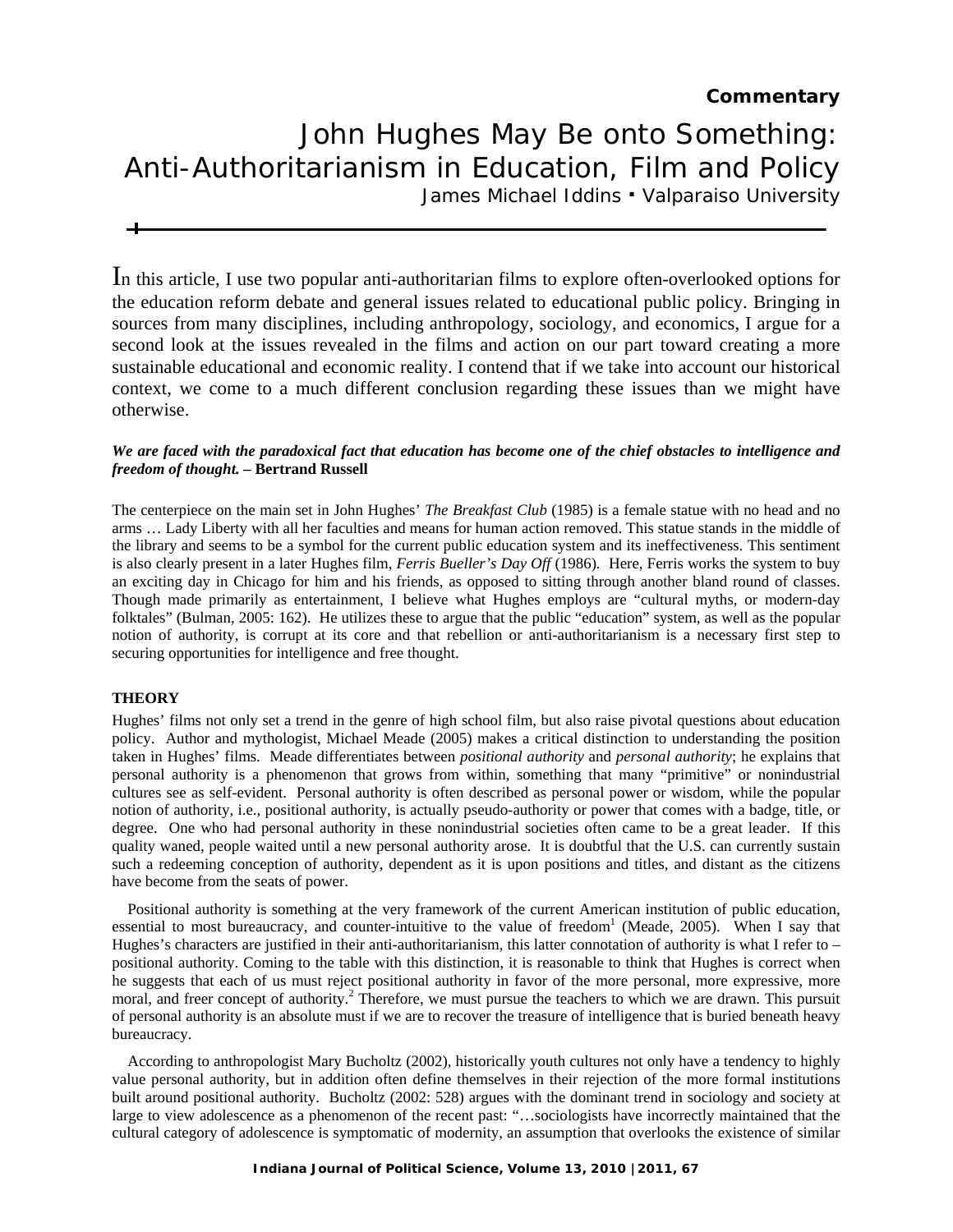categories in a wide variety of cultures, from nonindustrial to postindustrial."

 Further, Bucholtz (2002: 529) disagrees with the tendency of many to approach adolescence as a stage on the road to adulthood. She says that this misdirected tendency "[u]sefully highlights selfhood as a process rather than a state, but inevitably frames young people as not-yet-finished human beings." While selfhood is a process, the norm of adult reality is not necessarily the logical conclusion of that process, but is only one option among many. In terms of their rational capacities, youth are often higher functioning than many adults, who have largely come to function as creatures of habit. Hughes makes this clear in both films, portraying adults as mindless drones following rules because "that is the way things are done." These adults fail to ask vital questions which come naturally to the young, thereby allowing the system to rob them of meaning. So as both Hughes and Bucholtz demonstrate, youth culture is a relatively stable construct, from which we can approach authority, education, and schooling. This construct runs parallel with – or often as an alternative to – traditional adulthood.

 As a culture in and of themselves, youth have a wide variety of colorful options in terms of how they come to define themselves. They may buy into the commonly accepted belief that what they are going through is a stage, in which case they will most likely come to accept the dominant adult culture's norms (at least eventually). On the other hand, they may select one of the readymade options and marketed to them by corporate America, which thrives off co-opting authentic rebellion. Or as Hughes, Meade, and Bucholtz all suggest, the youth may forge their own path.<sup>3</sup> Hughes shows us examples of creative personal authority, represented in the films by the lead roles of Bender and Ferris, coming forward to lead their friends and acquaintances out of the doldrums and alienation of conformity and adult life. One of the characters in *The Breakfast Club* even asks their group of newfound friends if they think that when you grow up your soul dies. All seem to reach the realization that life does not have to be this way, it just often is, though the characters cannot quite articulate why.

 It is difficult to deduce from the films whether Hughes knows precisely why he has his main characters reject positional authority. Perhaps it is an intuitive move based on personal experience or perhaps it is a well-researched dramatization of the facts. In any case, his advocacy is well-justified. Ludwig von Mises (1946) explains some of the evils he saw in the rising tide of bureaucratization. He says that typically bureaucracy offers "no opportunity for the display of personal talents and gifts." He continues:

Regimentation spells the doom of initiative. The young man has no illusions about his future…He will get a job with one of the innumerable bureaus, he will be but a cog in a huge machine, the working of which is more or less mechanical. The routine of a bureaucratic technique will cripple his mind and tie his hands. He will enjoy security. But this security will be rather of the kind the convict enjoys within the prison walls (94).

 Now that this rising tide has become reality, we must face whole generations schooled, and thus crippled by, the above phenomenon. For our analysis, we must keep in mind that we ourselves are tainted. Sociologist Barry Anderson, in researching the relationship between student alienation and school bureaucratization, confirms the conclusion of Mises. His studies find that "[l]ess bureaucratic modes of school organization ... produce higher levels of achievement" (1973: 331) and "bureaucracy [negatively] affects feelings of power and control" (1973:316).<sup>4</sup>

 While Mises and Anderson expose a large fissure in the public education system, John Taylor Gatto takes us further. In a controversial speech, the teacher and education historian enumerated and explained the "lessons behind the lessons," or the "hidden curriculum," of mandatory public schooling: "confusion, class position, indifference, emotional dependency, intellectual dependency, provisional self-esteem, the fact that one can't hide" (Gatto, 2005: 2-10). He observes that the *context* is the real lesson, not the *content*. These unconscious lessons, when added to the impersonal nature of public education bureaucracy only serve to fuel alienation.

 Bucholtz (2002:550) notes that suicide – often the end result of extreme alienation – most commonly coincides with a disruption of traditional social roles and socialization processes. I contend that this claim can be taken one step further, that both alienation and suicide can be linked to a disruption of intuitive or instinctual social roles and socialization processes which were designed by nature to engage the individual. Though these troubled adolescents might not completely understand their thoughts, feelings, and actions, they intuit that something is terribly wrong in their situation and seek to change or end it. This represents the negative end of the locus-of-control spectrum (Riordan, 2004: 99).<sup>5</sup> Hughes demonstrates that those alienated youth who have an extremely high locus-of-control will seek to either reject or play the system, to use its very nature against itself. This rejection, in turn, opens the door to the realization of a full-fledged youth culture. John Hughes utilizes characters like Ferris and Bender to declare war on a system that advocates ends so contrary to the individual's instinctual self-interest.

Hollywood usually has a tendency to handle subjects on an individual level more than a structural level.<sup>6</sup> Often this is seen as a negative criticism. I argue that Hughes, though perpetuating this trend, does see as valid the cultural myth that individuals can rise above structural obstacles placed in their paths, if they are a strong personal authority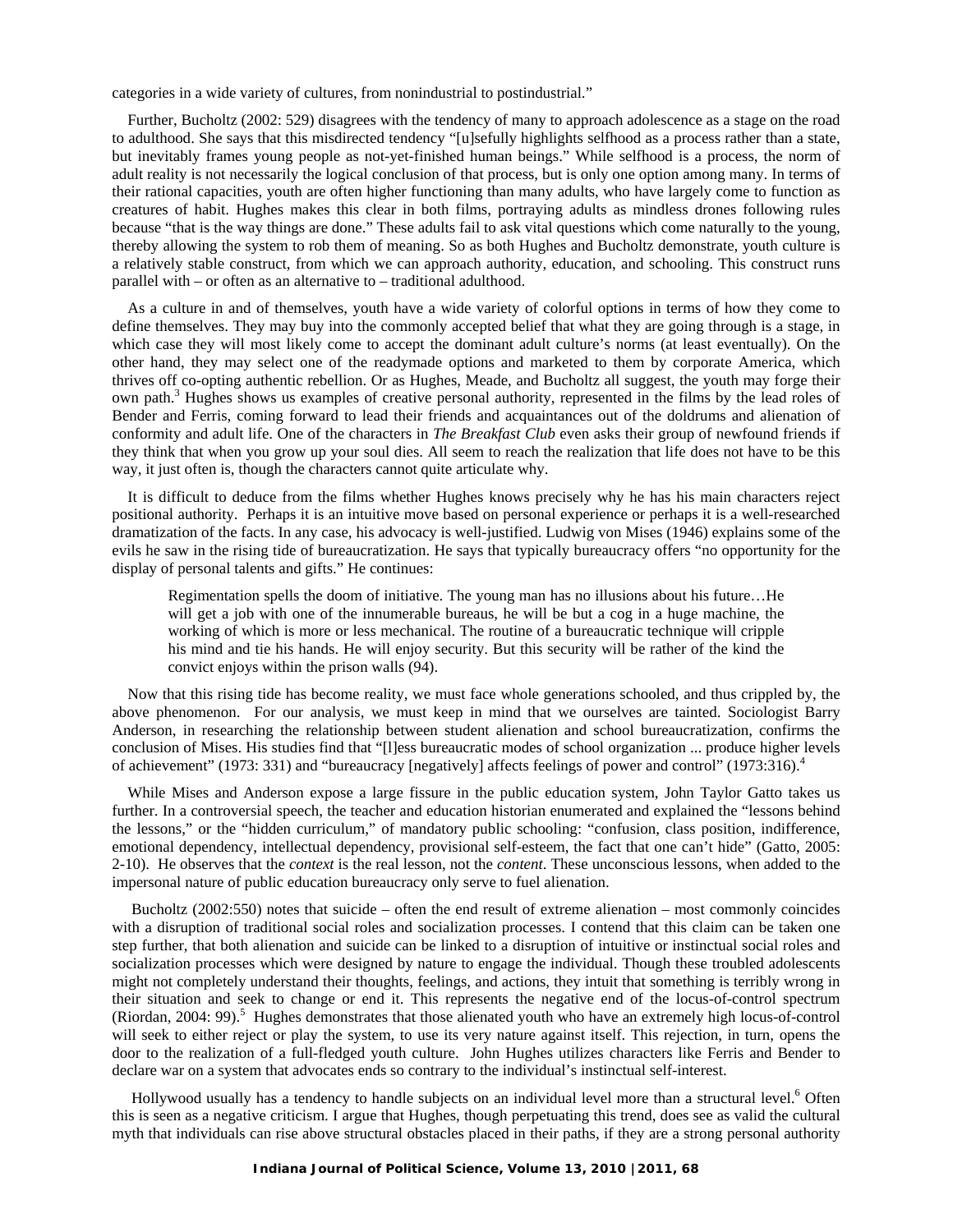or have such a person to follow. Perhaps Hughes even provides, through his films, stand-in cultural capital to recommend to lower and middle class individuals examples of personal authority. Awareness is the first step toward overcoming institutional obstacles. What his characters do once they have risen above structural obstacles is, of course, never handled in the films and is another story for another day. Evidently the overwhelming majority of U.S. audiences are perfectly content with just the initial overcoming of the obstacle to a character expressing himself or thinking freely. This particular cultural myth - that one can overcome structural obstacles through the pursuit of personal authority, while also acting as a cathartic mechanism for the free society we are told we are, $\tau$  provides prerequisites to freedom of thought or expression: rejection of this oppressive education system and all of its positional authority figures. Through Hughes, we see one strong vote cast for personal authority, which is an outgrowth of questioning, rebellion and self-discovery.

 While Hughes makes no explicit case for certain education reforms in either film, there are several inferences we can make about his recommendations for education public policy. To do so, it will be helpful to utilize the two polar opposite, oft-cited views toward policy reform, the philosophies of John Rawls (2001) and Robert Nozick (1974). In the minds of educators and policy makers, Rawls tends to represent redistribution of funds and government intervention; Nozick represents the opposite – private solutions. Cornelius Riordan notes that Rawls is essentially a stand-in for Karl Marx as Marx is highly stigmatized. Riordan says, "Many public school teachers, being frightened of Marx as a protégé, fail to recognize that the mandate and the current practice of public schools … follows the philosophy of Rawls" (2004: 20).

 The problem with the above-mentioned tendency for educators to substitute Rawls for Marx is that the socioeconomic hardships that come about on the educational front are inherent byproducts stemming from the application of a redistributive philosophy,<sup>8</sup> whether we label this philosophy Marx or Rawls. Critic N.S. Arnold (2004) summarizes Rawls:

Rawls' claims about the moral arbitrariness of differences among individuals starts with the observation that people do not deserve their natural talents. He adds that even their habits, such as their willingness to work hard, are owing to factors beyond their control. From these and similar observations, he concludes (in effect but erroneously) that people do not deserve anything at all. This conclusion clears the decks for treating natural talents and abilities as assets owned by the community, which in turn sets the stage for redistributive institutions.

 When we dwell on these assumptions of Rawls for any length of time, we realize how self-defeating they are. Following the presumptions of Rawls, clearly communities don't deserve the skills of their citizens either. Changing the non-deserving party does not make either party more deserving, but only adds one more level of nondeservingness. Going one step further, what infallible institution or community would he have redistribute the products of a man's labor? Surely we must realize there are none. Each institution is, in fact, made up of fallible individuals, who have no better knowledge for what it should be used than the man who earns the money. We each feel like we know best what to do with our own money. We slip into arrogance when we begin to tell others what to do with theirs. A community, just as easily as an individual, can fall prey to immoral thoughts or acts, especially when the community is founded on taking the works of another's hands. The logical conclusion of this approach is one community taking from another, the cultural and military imperialism we so often witness today. The assumptions under which Rawls operates seems to justify *not* utopian redistributive institutions, *but* institutional violence. Since everything is equally undeserved and arbitrary, according to Rawls, why not just take at random what one needs? This is exactly what many individuals do in the name of the community.

 It would be much better for everyone to just start with what they have and not force, but recommend by means of social pressure, that those with more "undeserved" positive qualities sympathize with those who have less, therefore encouraging humility and appreciation instead of envy and resentment over how much the invisible hand of the state gives him or her. It is difficult to imagine that Rawls himself would have written near as much as he did should he not have made a profit from these works, monetary or otherwise. I hold that he would have frowned upon the state redistributing these profits (though they are clearly unneeded since he already had a university salary) or letting the community decide where his talents could best be used. The same goes for Marx, whose lifestyle completely contradicted his writings on the subject of redistribution. His children were put through high-end private schools by an industrialist relative, as Marx barely made ends meet with his writings. Despite the reticence of public educators to see this oversight, I note these facts so as not to confuse the issue of redistribution and its consequences. While Marx and Rawls both have some very pointed and relevant critiques of capital, the answer lies not in redistributing it, for that amputates the source of capital and will eventually end itself.

 Robert Nozick, on the other hand, is a modern-day continuation of the classical liberal position, representing the minimal or ultra-minimal influence of the state in the lives of individuals. Historian Burton Fulsom Jr. (2008: 254) explains how, like Nozick, "the Founders emphasized natural rights – the process of ensuring God-given rights to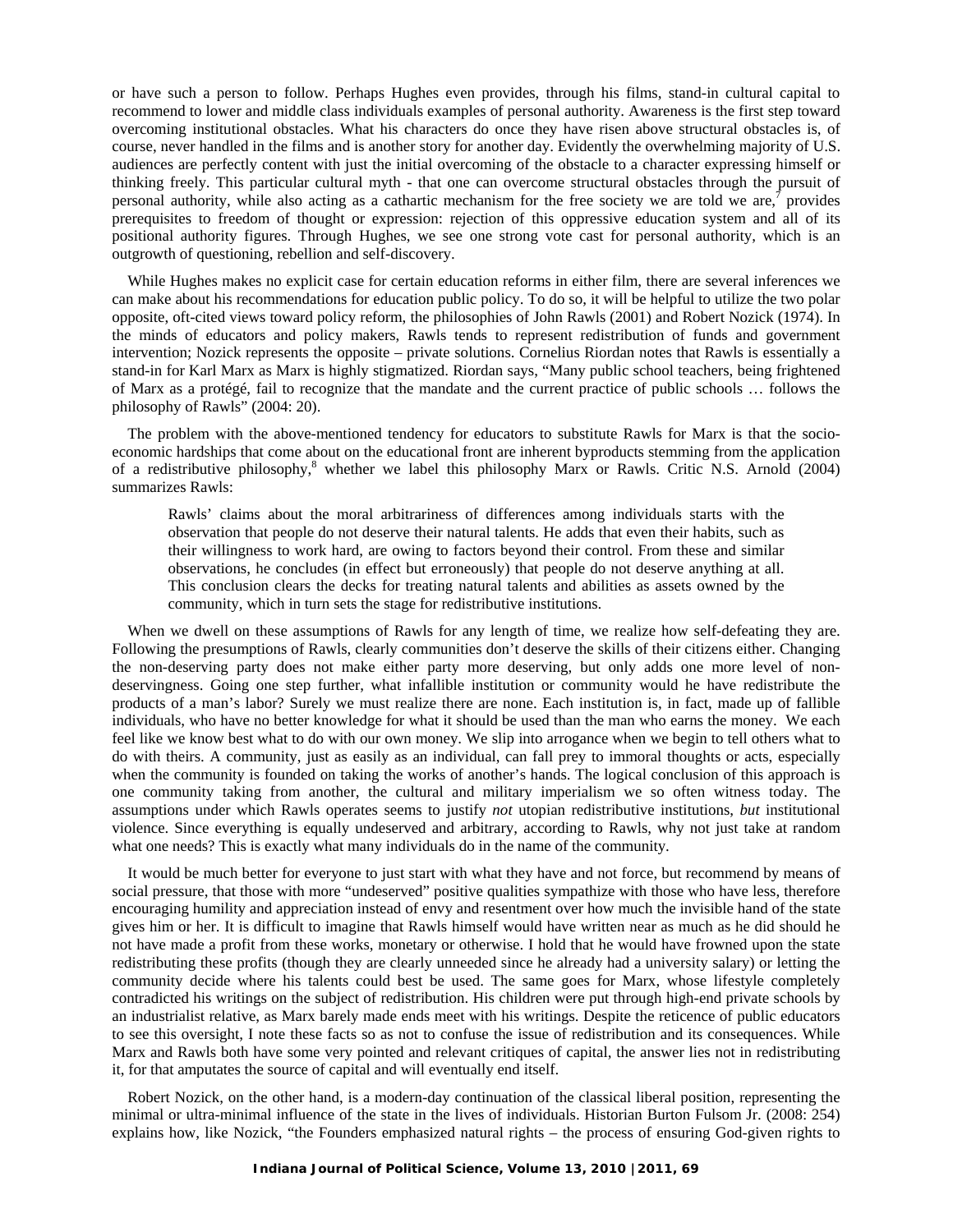life, liberty, and property to every American." Nozick, like the Founders, is logically inconsistent. For Nozick begins by noting that the basis of every state is immoral as it imposes arbitrary dues to support itself and departs from free<sup>9</sup> "private protective associations," such as voluntary communities, private social safety-net organizations,10 militias, or businesses employed in the service of providing protection to individuals. The state sets itself up as the ultimate moral authority. Nozick notes that each state:

*… claims* a monopoly on deciding who may use force when; it says that only it may decide who may use force and under what conditions; it reserves to itself the sole *right* to pass on the legitimacy and permissibility of any use of force within its boundaries; furthermore it *claims* the *right* to punish all those who violate its *claimed* monopoly (1974: 23, italics mine).

Nozick ends by making concessions towards the minimal state, just as the founders did due to matters of "practicality." Nozick's original observations in support of mutual aid and personal authority are very well-placed, his latter a bit flawed.

 Historian Stephan Davies (2009) discusses how the idea of the modern nation originated in Prussia, not as a natural progression of events, but as a means for a certain segment of the population to control the rest. This idea quickly spread as it was so much more efficient than military occupation though such occupation was, and is, sometimes still necessary for the political or economic elite to retain or extend control. Part of this progression was to create public schools that would serve to indoctrinate and assimilate the citizenry. American policy makers followed this Prussian lead, many traveling abroad to observe the "success" of the schools in turning out loyal citizens.

 As far as John Hughes is concerned, most modern parents and teachers are unconsciously party to the very corrupt system which was created for the express purpose of social control. When looked at from the historical context of a corrupt system, all who buy into this system, especially those with positional authority, are the enemy to freedom. To ask anyone which he or she would prefer out of two evils is blatantly ridiculous. Each reform of "public education" would simply be a matter of what flavor of corruption one can tolerate. The actual reforms are so close in degree as to make any difference virtually negligible. Altering a corrupt system will give you an *altered* corrupt system. Hughes, through the youth in his films, would say, "If the system itself is corrupt, overcome the system." Thus we see him represent a position outside the oft-cited reform spectrum, one that draws from the essences of Marx, Rawls and Nozick.

Nozick says in his preface to *Anarchy, State, and Utopia*:

[M]any persons will reject our conclusions instantly, knowing they do not *want* to believe anything so *apparently* callous toward the needs and sufferings of others. I know that reaction; it was mine when I first began to consider such views (1974: ix-x, italics mine).

 Nozick goes on to say that with reluctance he began to become convinced of what he calls libertarian views – largely based upon economic law. Now he approaches the subject with no reluctance, knowing full well that the ultimate advantage for every individual is to be had through acting in coordination with, instead of against, these economic laws. In a search for solutions to the above mentioned problems, Ludwig von Mises (1944: 111) advises us similarly: "Whether one likes it or not, it is a fact that the main issues of present-day politics [including those of educational public policy] are purely economic and cannot be understood without a grasp of economic theory."

 It is to be admitted that adopting or even suggesting adoption of a laissez-faire stance toward "public education" *sounds* harsh. If we are not far-sighted, we are easily duped when it comes to this.<sup>11</sup> We will see only the immediate result and say that this is not desirable. What will people do without the current educational system? The answer, quite frankly, is that we do not know precisely, but if we look at history, what did people do before there was a public educational system? They inventively came up with options that worked for all involved. Not only did this freedom-oriented approach bode well for the people, but it was economically sound. It developed local economies and cultivated personal responsibility, two key voids we are experiencing today. So what am I suggesting?

 Both *The Breakfast Club* and *Ferris Bueller's Day Off*, if looked at on the Marx and Rawls/Nozick spectrum, seem to come out as a draw between the two positions regarding educational reform. The films call for antiauthoritarianism and expressive individualism. What does this argument mean in terms of suggestions for educational policy? Both films do not overtly argue for redistributive reforms in education and neither argue for parental choice in education. We see Hughes' school faculty and the majority of the parents portrayed and mocked as an absurdity. However, this conclusion to place Hughes' films as a draw on the school reform issue is premature.

 If we look past the scenes of both films and remember that we sit in a society that has been corrupted by a long history of redistributive policies, we may gain some valuable insight we might have lost had we not considered the historical context. What we have here in the person of Hughes is the argument for a position outside the spectrum,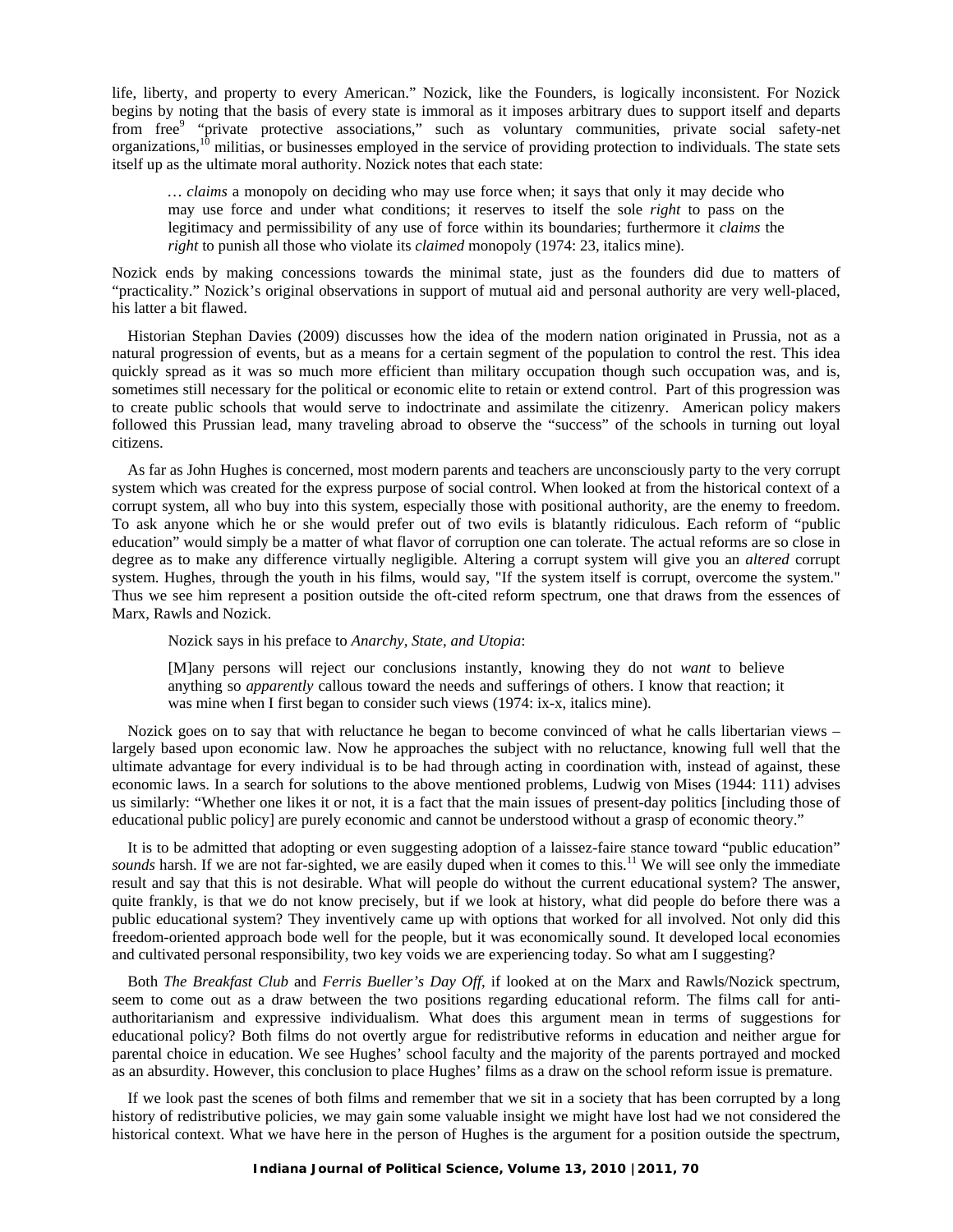which does not offend the notion of community or individualism. This position takes the essence of what each philosopher is attempting to achieve and creates an alternative outside the commonly cited spectrum: mutual aid. This is a position where individuals have choice with regard to the fruits of their work, which inevitably leads to the banding together into geographical or ideological communities. It eliminates the highly ineffective and slothlike bureaucracy in the middle. Anti-authoritarianism is a necessary precondition to realizing a world along these lines. Though it allows for rampant hedonism as well, Hughes seems to argue that individuals will intuit authentic personal authority. It tosses the black and white, left or right mentality to the wind and calls upon the grey. It takes us out of our camps and restores our humanity. Thus mutual aid is a viable position to take, blending as it does Marx's valuing of the community with Nozick's respect for individual autonomy.

 As educational public policy scholar Neal McCluskey (2008:10) notes, although private non-profit and for-profit methods of education had secured close to a 90 percent literacy rate for America by the late 1800's, there were still some who argued, ironically, that the only way to secure freedom was to indoctrinate and homogenize the youth for purposes of control. Unfortunately, these political and economic monopolists had the means at their disposal to impose and propagate these measures. Concerning the existing research on unity formation or ethnic integration, common excuses for "public education," McCluskey states that "the tragedy of proclaiming state-run schooling crucial to unity is that it has the opposite effect" (2008: 12). As Hughes demonstrates, youth cultures sense these manipulations.

 Larry Reed (2008: 2), in his economic analysis of the myths behind the Great Depression, explains how largely since the 1920s, Americans have been the victims of an economy tainted with redistribution, sold to us in the name of equality, for the express purpose of securing more revenue and power for the state bureaucracy.12 Economic historian Sheldon Richman (2009) asserts that a state always passes off the theft of our money to us under the guise of humanitarian ends such as "free" education for all. Economist and historian Robert Higgs (2007: 7) deals almost exclusively with this phenomenon and insists, "even the shepherd protects his sheep, but he does so to serve his own interest, not theirs, and when the time comes, he will shear or slaughter them as his interest dictates." Leonard Read (1998: 45-46) discusses the ways in which redistributive economies and institutions throughout history have been shown to collapse in upon themselves unless opened up.

 Based on Hughes' portrayal of positional authority, it looks as though he agrees. Parents are peripheral characters in his films and all other teachers or adults are depicted as ignorant drones except for the wise janitor in *The Breakfast Club,* who represents yet another personal authority figure. Americans, along with Mr. Burns, Ed Rooney, and the parents in the films have adopted/been subjected to the somewhat corrupt moralities of our forefathers<sup>13</sup> that often seep into democratic societies obsessed with equality. Alexis de Tocqueville (2000: 618) notes this very sharply, "at such times men pounce upon equality as their booty, and they cling to it as to some precious treasure which they fear to lose. The passion for equality penetrates on every side into men's hearts, filling them entirely."

 The ideal of equality secures these men and women unearned wealth, control, and/or excuses the imposition of their values on others by means of redistributive policies. Presumably, this obsession with equality in the U.S. began around the time when public education first came into being in America, originating from American study of Prussian policy. Equality became the selling point. Aiding this movement were the unclosed back doors that the Founders left in *their* constitution and the centralization of communication media. This trend has continued throughout today.

 One particularly interesting study by sociologist A. Lewis Rhodes (1960: 98-99) connects specific religious preferences, such as protestant fundamentalism, with authoritarian or "pre-fascist" traits. Based on self-evaluative surveys, high school students in the sample group ranked their agreement or disagreement with typical authoritarian statements and were catalogued on a spectrum accordingly. The control variable was religious preference, which is a direct reflection of home background. Branching off this evidence, I would propose that it is highly plausible to think that around the time public education surfaced as a social institution, the climate was high with religious fundamentalism and the desire to impose one's beliefs or ideas (in the name of equality) on the rest of the populace. I would also propose that the system remains in place due to the still-high levels of these sentiments, the prevalence of apathy and disillusionment, fear of change, or the inability to conceive of life differently.

Tocqueville explains the tendency this obsession with equality has, in regard to freedom:

Tell them not that by this blind surrender of themselves to an exclusive passion they risk their dearest interests: they are deaf. Show them not freedom escaping from their grasp, whilst they are looking another way: they are blind – or rather, they can discern but one sole object to be desired in the universe [equality] (2000: 618).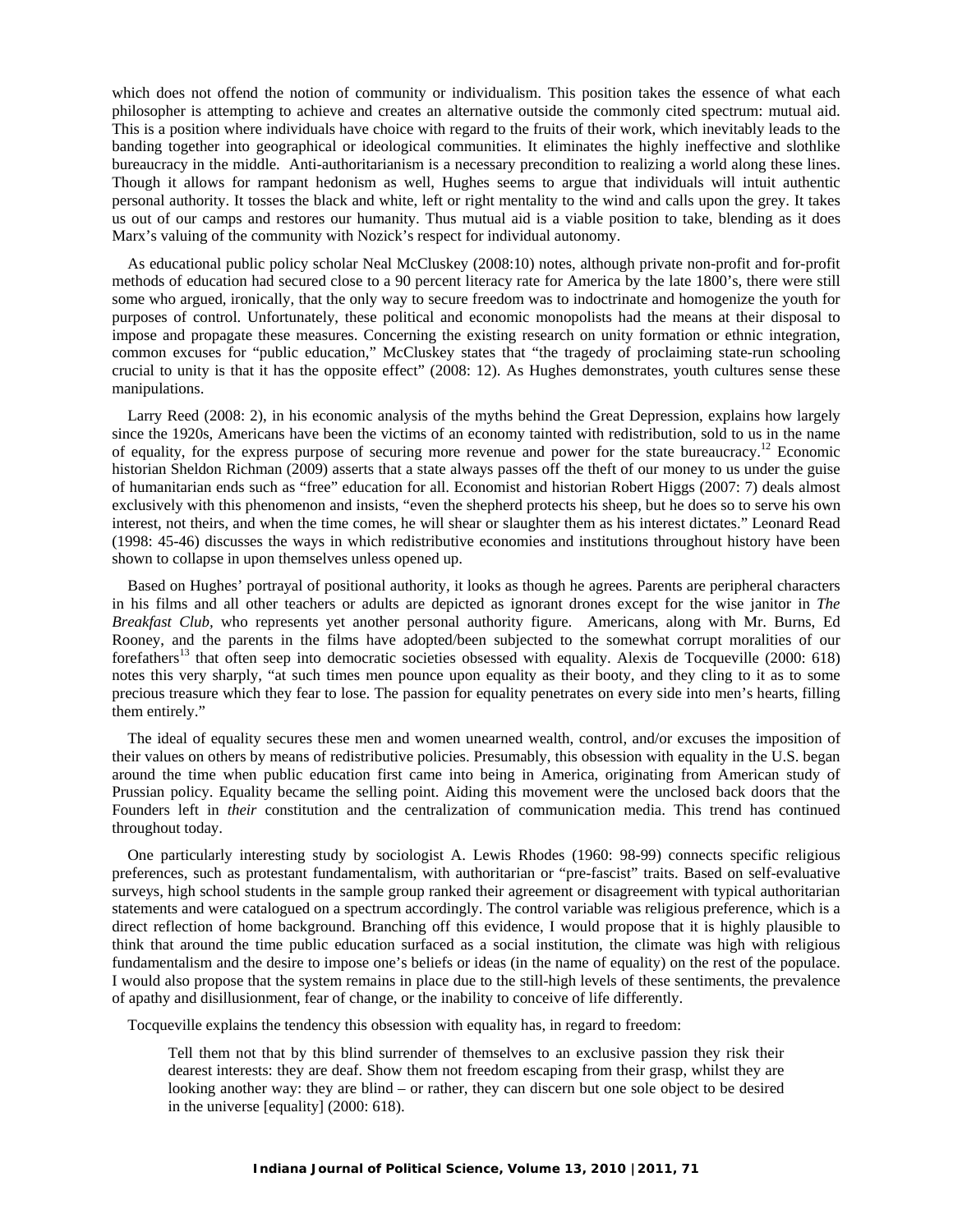It is of utmost importance that we not consider the discussion closed, that we ask the right questions. I contend that Mr. Riordan (2004) misphrases a critical question when he asks, regarding education, what should be the higher value: equality or achievement? A more accurate question, in terms of educational values, would be "freedom or not?" According to Tocqueville, a focus on equality as a leveling device seems to corrupt freedom, though freedom often secures an equal guarantee of rights. As Rawls notes, we are inherently unequal and community is important. As Nozick notes, redistribution causes immense economic problems and individual autonomy is important. Parents on the whole may be incompetent or lack clear-sightedness now, as Hughes portrays on film, since they have been educated and indoctrinated to be, but over time, though it may be a rough transition, the possibility is there for people to relearn self-responsibility and mutual aid.

 This push seems harsh especially in light of the tremendous efforts of many brilliant minds to research, study and implement policy as to how tax dollars might best be spent. History, morality, and economic law show, contrarily, that taxation and redistribution *are* harsher. Even so, this educational research picks up bits of truth. One prominent government study, *Equality of Educational Opportunity* or the *Coleman Report* (1966: 21), found that "…socioeconomic factors bear a strong relation to achievement," corresponding to the health of the economic environment.<sup>14</sup> These are bits of truth the wise observer will seize and dissect. Do we, through educational policy, create a climate where individuals can pursue utilitarian<sup>15</sup> and then expressive ends or is the environment highly artificially restricted?

 Studies, such as the *Coleman Report*, often confine themselves to one discipline, or even if they do not, they act as if they were see-it-alls. Leonard Read (1969: 87), in *The Coming Aristocracy,* describes the relevance of this realization: "our thinking is beclouded, frustrated, and often blocked entirely by the unconscious assumption that we are, or ought to be, see-it-alls. We get into our heads that the microscopic bit each of us sees is all there is to see." The *Coleman Report* and similar studies act as if life is one-dimensional. Education is viewed largely as if in a void. Scientists utilize the laws that concern the field with which they are working. So too should sociologists utilize economic law when analyzing fundamental aspects of education like socio-economic status - instead of just studying the effect, study the cause as well.

 Educational researcher Adam Gamoran (2000: 37-65), is perceptive when he notes, in regard to earlier educational studies like the *Coleman Report*, that the economic input-output model on which they are based "is an unopened black box." This is very well put, as the earlier approach treated people as machines who go through a process, without really looking at the process. He suggests that through "opening up the black box" and looking inside the processes at work, we will gain more accurate insight into the social institution of education. As Hughes shows, this is true; Gamoran's leap is an admirable one in the right direction. However, he does not go far enough. Even these conclusions are spoken in ignorance of economic laws, specifically those relating to human action,<sup>16</sup> which lead to the effects often studied by education researchers and undermine the whole notion of public education. Gamoran misses the point because he is stuck in one discipline: the study of education. The very premise on which this institution was founded is the key corrupting factor: a redistributive model.

 To give a brief discussion of a few of the economic laws which redistribution violates, I consult works by Ludwig von Mises, Henry Hazlitt and French economist Gustave de Molinari. Mises (1946: 143) begins by advising us that "the questions whether society or the individual is to be considered as the ultimate end, and whether the interests of the society should be subordinated to those of the individuals or the interests of the individuals to those of society are fruitless. Action is always action of individual men." Molinari (1899: 18) then points out that individual man will only continue his action of labor exchange so long as the pleasure he gains in return will outweigh the pain of expending the energy in the first place. Molinari (1899: 19) uses this fact to explain the *law of least expenditure*: "man first satisfies his most pressing needs, those that appeal with the greatest urgency, or penalize deficient supply with the greatest amount of suffering. It is only after this that he endeavors to decrease expenditure by selecting the more remunerative [or profitable] spheres of activity." Thus a society which progressively increases both overt and covert taxes and increasingly redistributes large portions of the wealth of individuals will eventually lose its most creative and prolific minds. It will come to a point where they no longer see it as beneficial to exchange their labor in such a restricted environment.

 Hazlitt (1962) carries Frederic Bastiat's famous economic analysis of seen and unseen consequences one step further, helping us to reach the point with which we are concerned. He alerts us to the fact that in any other decision making process, most people realize that an action can have both intended and unintended consequences, as well as both short-term and long-term ones. He points out that when it comes to making economic decisions, such as those relating to "public" policy, people have shown themselves as unable to accept delayed gratification and fail to see the long-term consequences of an action or policy. I argue that Hazlitt is correct in saying that perhaps the largest reason for this is that long-term economic consequences specifically, are unseen in the sense of being something obvious and concrete.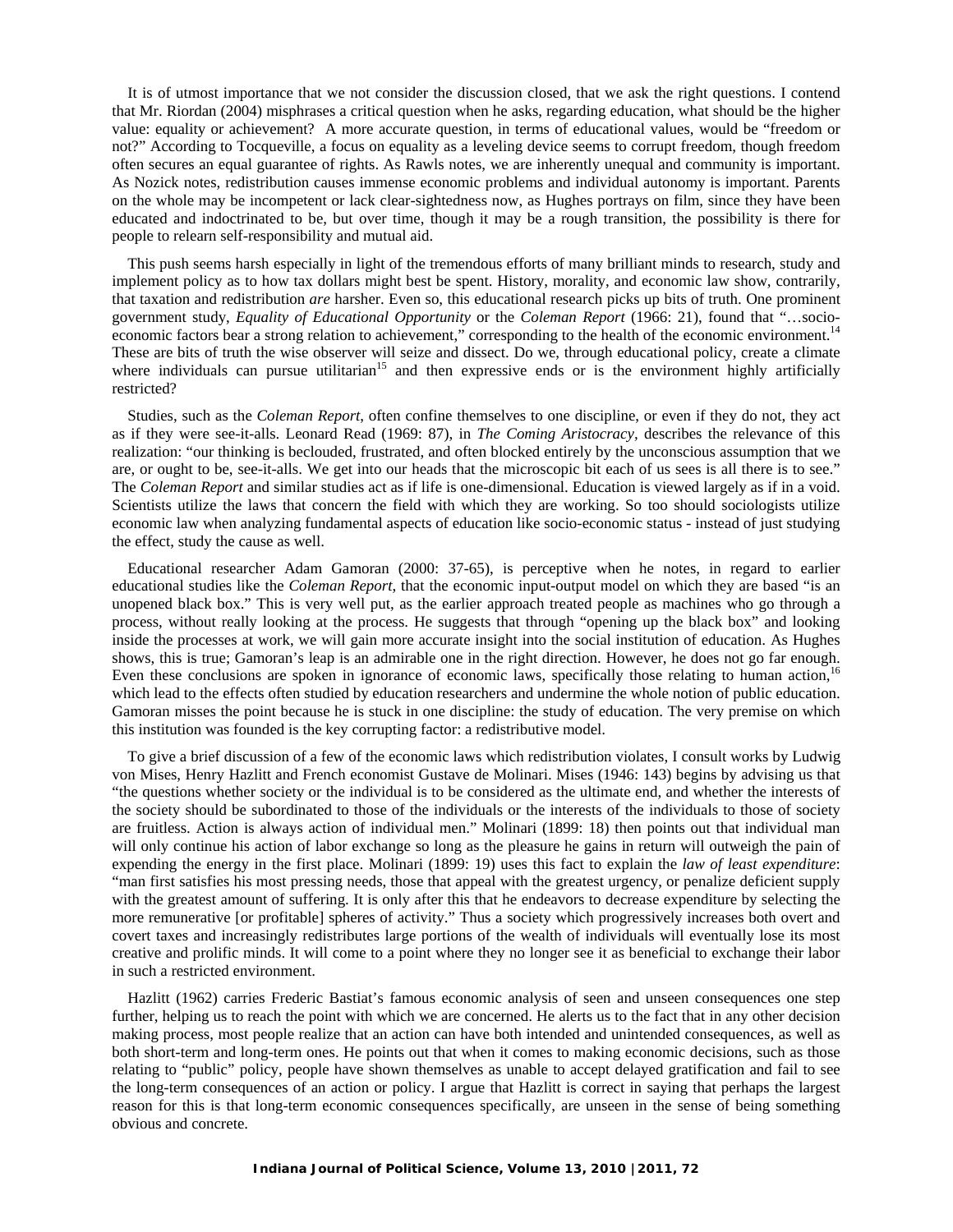#### **FIGURE 1. SUMMARY OF FACTORS INFLUENCING HUGHES' FILMS**



 Hazlitt (1962: 3-10) claims that regardless of how one justifies the redistributive policy, the policy itself is inherently corrupting, not only economically but morally as well. Redistributive policies take from the incomes of productive/constructive individuals and give to less productive or even destructive individuals, companies, or public works. Usually under the banner of some humanitarian cause, government jobs, which need not concern themselves with being efficient, are created. The violence that is inherent in government is put behind these redistributive policies. Individuals are also taxed to pay for the propaganda that the government then uses to convince them of the righteousness of its redistributive policy.

 As we can see, for those who lack personal authority but crave power to force their view of life on others, government is good business to get into. Free advertising funds are available, a guaranteed salary, and a monopoly on force. It is a business, unlike any other, one which rewards not efficiency, but inefficiency. As police forces increase, crime rates go up, not down. As the post office continues its long history of losing millions of dollars daily, more taxes are sought. As schools fail, there is talk of reform and allocating more funds. Where private individuals or corporations would have to roll up their sidewalks and close their doors, public projects can tax people into the ground if these "humanitarian" services fall through. After all this shuffling of money from productive hands into non-productive, people will vote themselves right into a depression because they fail to make this critical economic distinction. All the productive individuals or companies will either have moved on to free ground, where their activities remain uninhibited, or end in bankruptcy. Public education will definitely not address these issues as it is created by exactly the above mentioned problematic policies. To expect a business that makes its money on thievery and ignorance to educate one about the very principles that undermine its existence is not exactly rational.

#### **APPLICATION**

As philosopher Bertrand Russell (1958:28) puts forth, real education should have two aims: "to give definite knowledge - reading and writing, languages and mathematics, and so on; secondly to create those mental habits which will enable people to acquire knowledge and form sound judgments for themselves." Neither of these is feasible in our current blanket education system. Learning proceeds from the desire of the learner. True learning is student-centered and individualized. This is not possible when unnaturally locked in various rooms for eight hours a day by state mandate, and being forced to submit to the arrogant attempts of policy makers to fashion others to their ideal.

 Perfectionism in politics and public policy is shortsighted, economically ignorant, and inherently highly subjective. This brand of educational public policy lacks personal authority. Hughes' youth, in coordination with a dominant strand of youth culture, utilize personal authority to take a stand against corruption, thus forming a basis for intelligence and free thought. We must vote with our hands and feet instead of believing that names on a ballot are the only real options.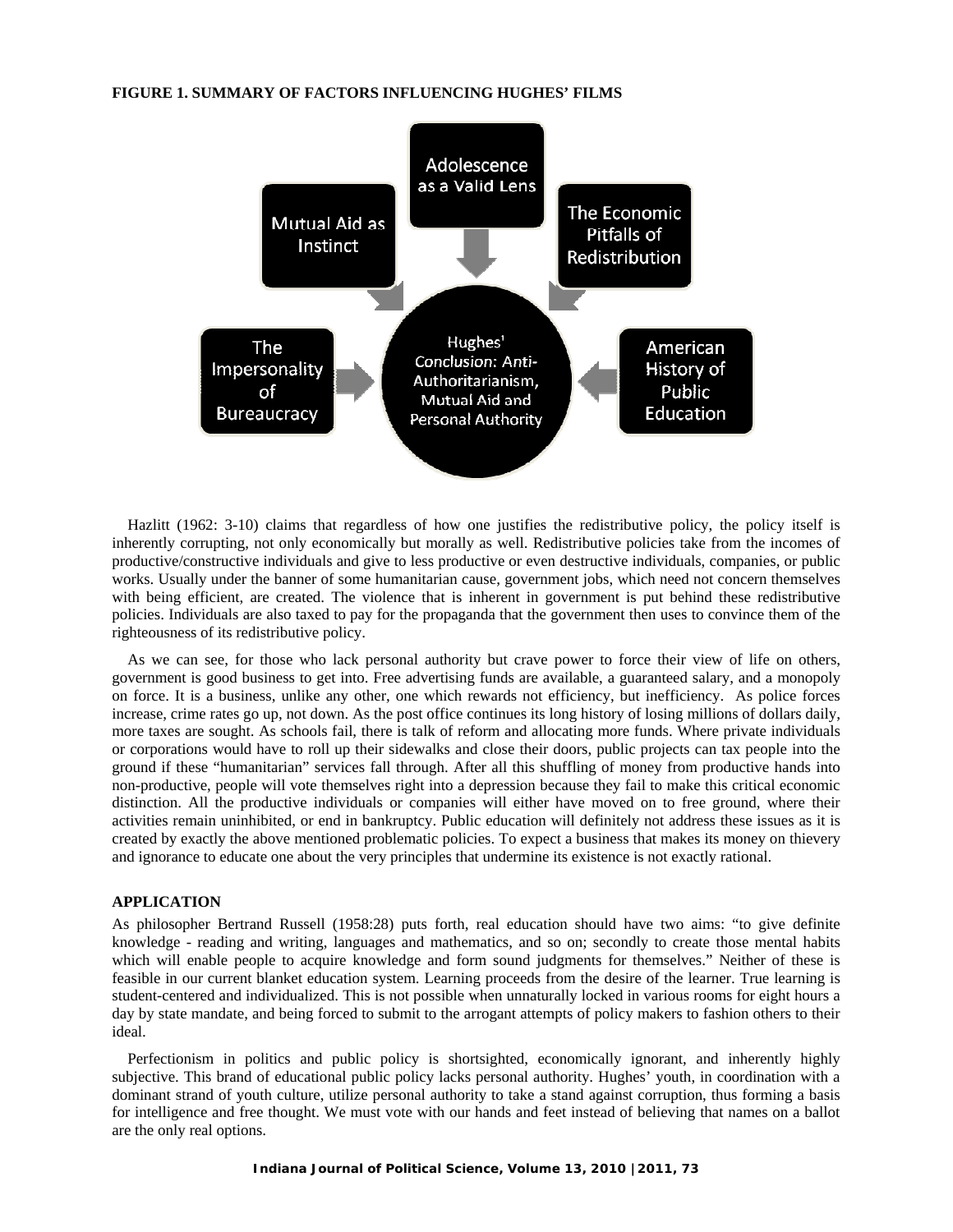#### **CONCLUSION**

Operating from our economically and morally corrupt historical context, Hughes is not concerned with the educational reform question at all. His policy, rightly, is anti-authoritarian. This stance seems to coincide with, and lay the groundwork for a return to personal authority and mutual aid. It seems that Hughes feels there will always be people and systems attempting to control us. He and others see the youth culture as a relatively stable and viable alternative to traditional adulthood, one that asks the right questions. The first step to understanding public policy questions, especially those regarding education is to educate ourselves in basic economic law. The first step toward the opportunity to fashion free thoughts and form a basis for lasting intelligence is rejection of the public education system and positional authority in general. The alternative: accept morally and economically corrupt institutions, thus corrupting one's self. By sewing an immoral cause - redistribution in the name of equality, we bring down on our heads an immoral effect – the loss of freedoms and the promotion of an ever more oppressive state.

#### **NOTES**

<sup>1</sup> Here defined as free from the seizure of one's life and property (by logical extension – self-defense). i.e., Natural Rights.

<sup>2</sup> Occasionally, some with personal authority happen to be situated in positional authority.

<sup>3</sup> It is important to note that this does not necessarily exclude all adults, only those that merely represent positional authority. The janitor in *The Breakfast Club* is a good example of an adult who the youth also see as a personal authority.

<sup>4</sup> He makes clear that usually more bureaucracy equals the feeling that one is less in control of or has less power over any given situation; and vice versa. Most districts have large bureaucracies.

<sup>5</sup> As Cornelius Riordan shows, even this phenomenon correlates highly with socio-economic status.

<sup>6</sup> They do not traditionally employ C. Wright Mills' *Sociological Imagination*. I am not sure if such a topic is even within the scope of film. Film in general may have an inherent bias away from social or structural.

 ${}^{7}$  A persistent theme in Bulman's work.

<sup>8</sup> A public policy that collects a portion of the general wealth and redistributes it (according to any number or formulae) throughout the community.

<sup>9</sup> Free not as in "free" public education, for which we are taxed and merely has the illusion of being free, but free in terms of not forced or coerced.

<sup>10</sup> See Sheldon Richman's brilliant discussion of this topic.

<sup>11</sup> See Frederic Bastiat's discussion of seen and unseen economic consequences or Henry Hazlitt's expansion of this discussion, *Economics in One Lesson.* 

 $12$  This includes both direct and indirect taxes, an example of indirect being the inflation of the money supply.

<sup>13</sup> Under the guise of equality, we were made to believe that we could steal from our brothers so long as the government was the middleman. Actually, the government's very existence depends on this as Nozick shows.

 $14$  Is the invisible hand of the market allowed to function or not? See Nozick, pp.19-21.

<sup>15</sup> Utility means in this context simply: causal relevance for the removal of felt uneasiness (per Ludwig von Mises).

 $16$  See Mises, p.106-153. The topic is beyond the scope of this essay.

#### **REFERENCES**

Anderson, B.D. (1973). School bureaucratization and alienation from high school. *Sociology of Education*, *46* (3), 315-334.

Arnold, N.S. (2004). Book review: The moral foundations of politics*. Independent Review, 8* (3)*.*

Bucholtz, M. (2002). Youth and cultural practice*. Annual Review of Anthropology, 31*, 525-552.

Bulman, R.C. (2005). *Hollywood goes to high school*. New York: Worth Publishers.